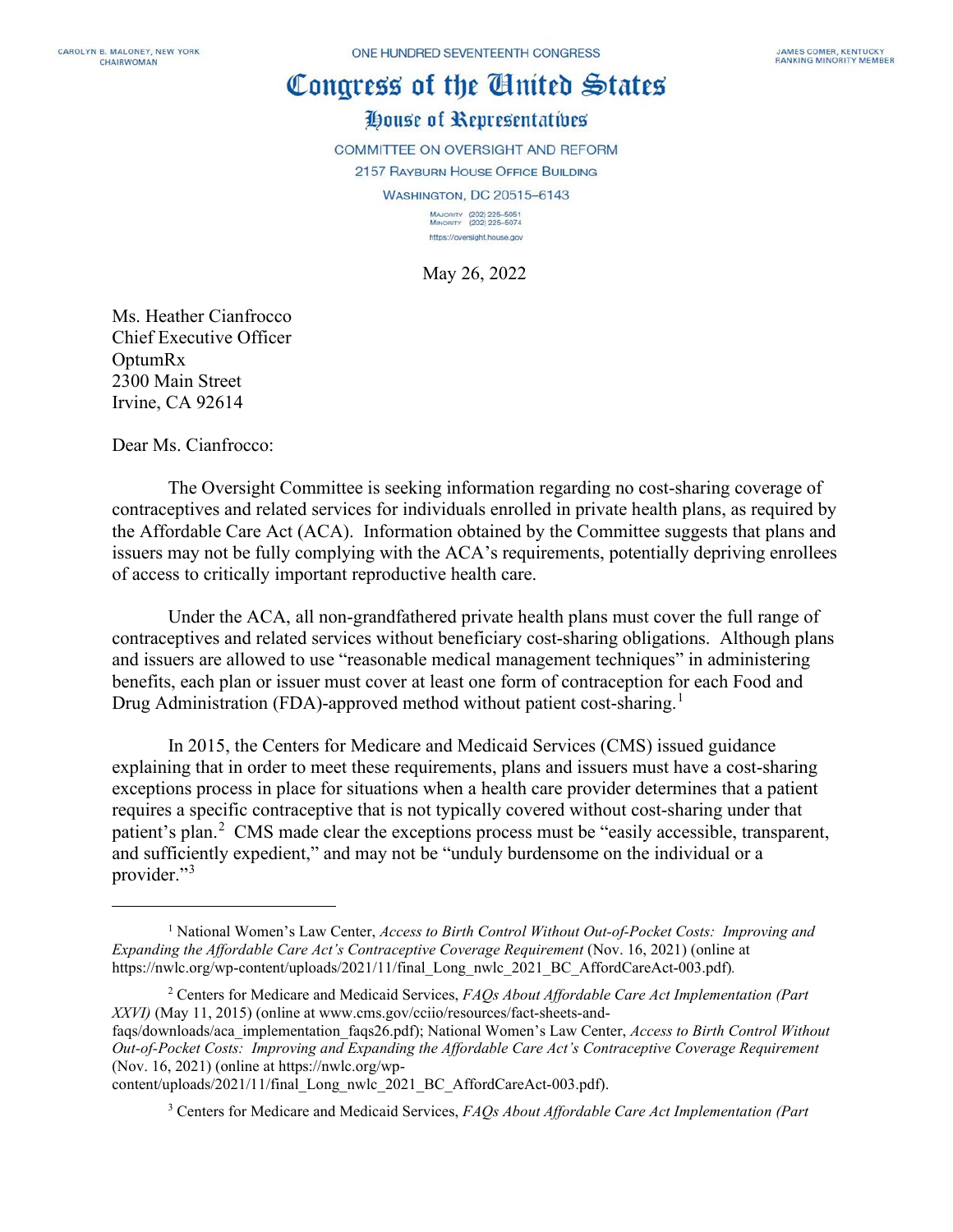## Ms. Heather Cianfrocco Page 2

However, public reporting and information obtained by the Committee indicates that some plans and issuers, including their pharmacy benefit managers (PBM), have not been in compliance with these requirements. For instance:

- Reports indicate that plans and issuers are routinely not covering without costsharing contraceptive products that were recently approved by FDA, in particular after 2011.[4](#page-1-0)
- Even when plans and issuers adequately cover contraceptive products without cost-sharing obligations, those same plans and issuers are reportedly failing to cover without cost-sharing the services associated with contraception, such as office visits, counseling, or the insertion of a contraceptive device.<sup>[5](#page-1-1)</sup>
- A recent investigative report found that when patients are denied coverage for a specific contraceptive product, plans and issuers do not always have in place an exceptions process that meets the requirements of CMS's 2015 guidance. The advocacy organization Power to Decide found that out of 42 health plans and PBMs, documents from only two health plans described an exceptions process that appears to meet the standards laid out in the 2015 CMS guidance. Notably, patients and providers may not even be aware that they can request an exception after coverage of a contraceptive product is denied, and calls to customer service representatives to inquire about the exceptions process "were met with ignorance, inadequate information, or misinformation." The report found that patients may be required to utilize a plan's regular formulary exceptions process or prior authorization process, which "do not appear to meet the ACA standards for contraceptive coverage, as they include medical review by the plan, typically set narrow criteria for an exception, and require information beyond what the ACA requires to make a determination of medical necessity."[6](#page-1-2)

<span id="page-1-1"></span><sup>5</sup> National Women's Law Center, *The Biden Administration Must Ensure the Affordable Care Act Contraceptive Coverage Requirement Is Working for All* (Oct. 14, 2021) (online at https://nwlc.org/wpcontent/uploads/2021/11/NWLC\_BC\_AffordCareAct-Oct\_2021.pdf).

*XXVI)* (May 11, 2015) (online at www.cms.gov/cciio/resources/fact-sheets-and-

faqs/downloads/aca\_implementation\_faqs26.pdf); National Women's Law Center, *Access to Birth Control Without Out-of-Pocket Costs: Improving and Expanding the Affordable Care Act's Contraceptive Coverage Requirement* (Nov. 16, 2021) (online at https://nwlc.org/wp-

content/uploads/2021/11/final\_Long\_nwlc\_2021\_BC\_AffordCareAct-003.pdf).

<span id="page-1-0"></span><sup>4</sup> National Women's Law Center, *The Biden Administration Must Ensure the Affordable Care Act Contraceptive Coverage Requirement Is Working for All* (Oct. 14, 2021) (online at https://nwlc.org/wpcontent/uploads/2021/11/NWLC\_BC\_AffordCareAct-Oct\_2021.pdf); Power to Decide, *When Your Birth Control Isn't Covered: Health Plan Non-Compliance with the Federal Contraceptive Coverage Requirement* (online at https://powertodecide.org/sites/default/files/2022-04/ACA%20Contraception%20Exception%20Report.pdf).

<span id="page-1-2"></span><sup>6</sup> Power to Decide, *When Your Birth Control Isn't Covered: Health Plan Non-Compliance With the Federal Contraceptive Coverage Requirement* (online at https://powertodecide.org/sites/default/files/2022- 04/ACA%20Contraception%20Exception%20Report.pdf).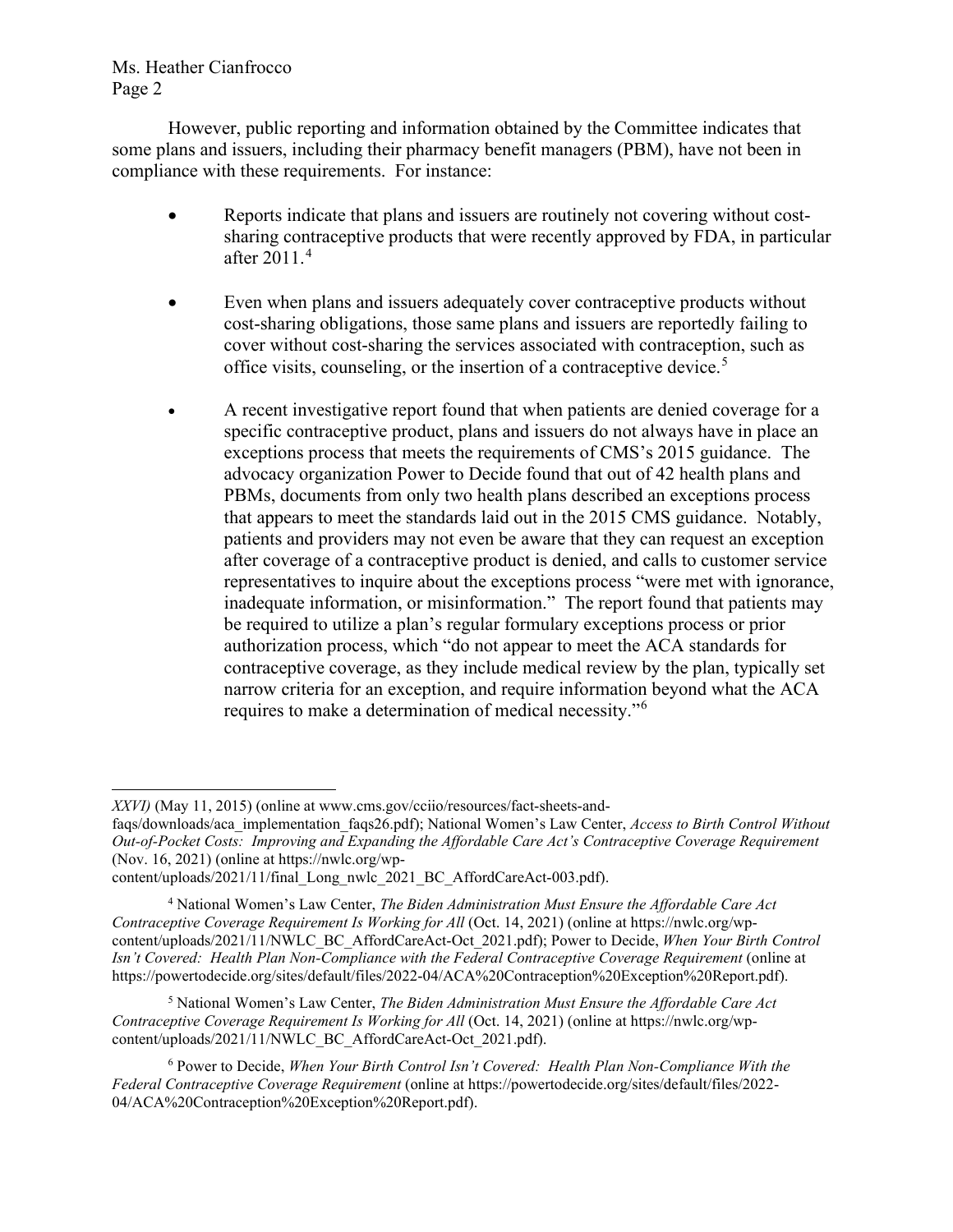Ms. Heather Cianfrocco Page 3

For all these reasons, we request that you provide us with the following information by June 9, 2022. Please limit your responses to the questions below to: (1) in-network coverage; (2) formularies for insurance plans that are not subject to a religious exemption under the ACA; (3) formularies for insurance plans that are not considered "grandfathered" plans under the ACA; and (4) FDA-approved products.

- 1. For each contraceptive method, please provide a list of the included contraceptive products and the patient's cost-sharing requirement for each of your formularies.
	- a. For each contraceptive method, please identify any FDA-approved contraceptive products that are excluded from each of your formularies.
	- b. For each contraceptive method, what contraceptive products on each of your formularies were approved by the FDA after 2011?
- 2. Please describe the process for patients to access a contraceptive product that is not fully covered by the formulary for the patient's plan when the product is determined necessary and appropriate by a patient's medical provider.
	- a. What data and supporting documentation are patients required to provide in order to seek and receive an exception?
	- b. Upon the granting of an exception, what is the patient's cost-sharing obligation (if any)? If this varies by contraceptive product, please provide the patient's cost-sharing obligation broken down by product.
	- c. To the extent the exceptions process varies by product or formulary, please describe the various exceptions processes utilized by your formularies.
	- d. Is this exceptions process utilized for any services or products other than contraception? If so, for which products or services?
	- e. When a contraceptive product is not covered without cost-sharing, are patients ever required to utilize your appeals process to appeal this decision and obtain coverage?
	- f. On average, how long does it take for an exception request to be processed and granted to a patient seeking access to a contraceptive product?
	- g. Broken down by year, how many exceptions did you process from 2015 through 2021 for any contraceptive product or service?
	- h. Were any exceptions for contraceptive products denied from 2015 through 2021? If so, how many per year?